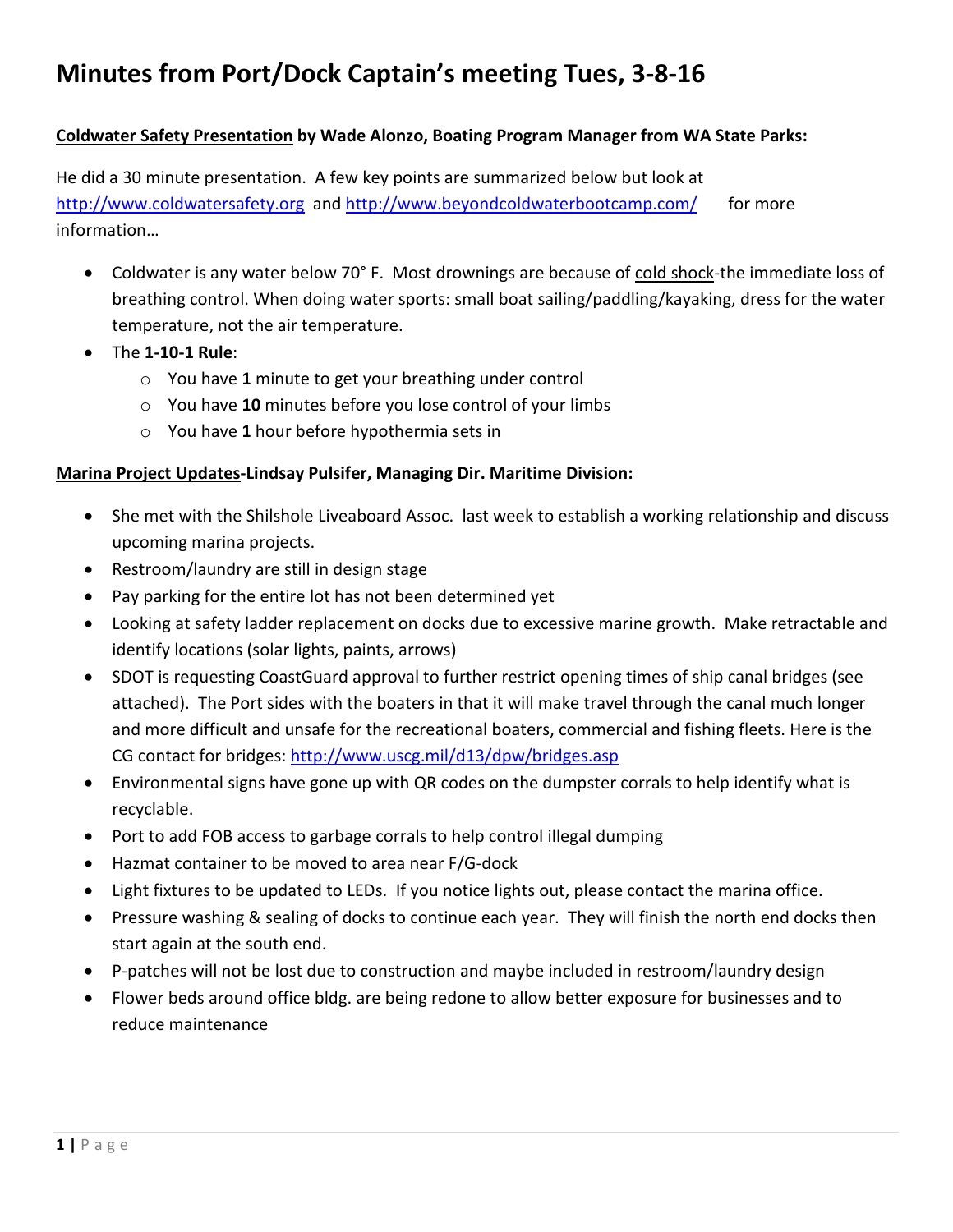# **Minutes from Port/Dock Captain's meeting Tues, 3-8-16**

### **Safety and Security-Giuseppe Alvarado, Bus. And Operations Mgr. and Officer Ray Blackwell, Port of Seattle Police:**

- There are about 150 dock carts in the marina but many are stolen by the transients to move their belongings. If you see a dock cart out of the area, please report it to the marina immediately and don't leave carts in outer rows of parking lot.
- Many transients have been seen moving through the parking lot, looking in cars. The Port has hired a new police officer to deal with the homeless issues/RVs on Port properties.
- There were police 100 incidents at the marina this year: 10 suspicious subjects, 4 vehicle thefts-2 recovered, 3 hit and runs, 3 vehicle prowls, illegal juvenile activity on L dock, 1 animal complaint, etc.
- Car theft rings are reading the VIN number off the car and then going to a cohort in a dealership to get a spare set of keys to steal the car later. The thieves also steal vehicle registrations to steal identity. Keep your car locked, all items out of site and cover your VIN number.
- The suggestion of a community parking lot "watch system" was brought up and Officer Blackwell will be happy to meet with such a group
- 360° cameras to be installed in parking lot
- Reminder: *If you see something/someone suspicious-say something!*

### **Shilshole Prepares -Jim Doub, Shilshole Liveaboard Association:**

Jim spoke about Audible Alert Test held Feb 27<sup>th</sup> and to be held 12 noon on the last Sat of every month. There were about 33 participants that blew their horn 5 times at noon and then tuned into VHF ch71 to check in. This test is a way to communicate to the marina residents in time of an emergency. The results are posted on the **Shilshole Blog**; http://shilsholecommunity.org/ and a surprising number of people don't have or couldn't find their horn! Shilshole Prepares is emergency preparedness for our community. Details are listed on their page on the Shilshole Blog.

### **Marina Events-Megan Deinas, Marina Activity and Events**

Clipper Round the World Race has stop in Seattle at Bell Harbor April 17-28<sup>th</sup>. April 22/23 there may be a boat moored at Shilshole for public tours/meet the crew, etc. April 28<sup>th</sup> the Leg to Panama begins.

Watch for marina events posted at the gate.

Dock Reports and then adjourned 8:30

Attachment: